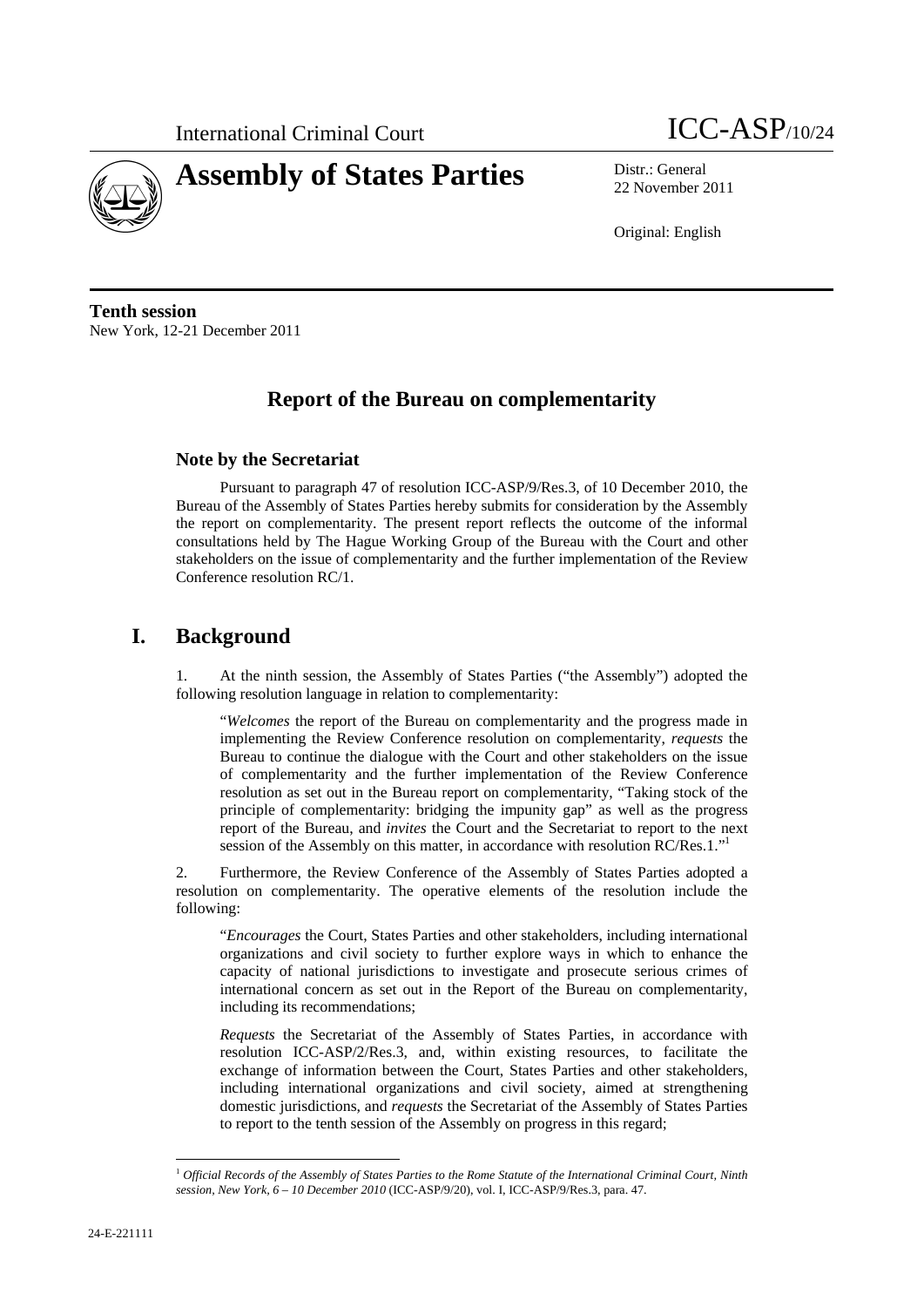*Requests* the Bureau to continue the dialogue with the Court and other stakeholders on the issue of complementarity and *invites* the Court to present to the Assembly at its tenth session, as appropriate, a report in this regard."2

3. On this basis, the facilitators and The Hague Working Group of the Bureau have addressed the issue of complementarity with the Court and the Secretariat, as well as other stakeholders, in accordance with the mandate given by the Bureau at its meeting on 17 December 2010. A number of meetings of the Working Group were held, and in addition the facilitators worked closely with the Secretariat and other stakeholders and actors outside the Assembly to promote prompt implementation of the resolutions.

## **II. General findings**

4. As a legal principle, and one of the cornerstones of the Rome Statute, the complementarity principle places the primary responsibility for investigating and prosecuting Rome Statute crimes on the national jurisdictions. The Court only steps in as a last resort. Voluntary measures at the national level, aimed at enabling domestic jurisdictions to address situations where such crimes have been committed, therefore strengthen the overall functioning of the Rome Statute system, a concept that has been known as "positive complementarity".

5. There is a general understanding that in providing such support to domestic jurisdictions, the role of the Court is limited and is confined to that of encouraging domestic prosecutions and catalysing State-to-State cooperation, with the involvement of other actors such as international and regional organizations and civil society. To this effect, the Assembly has tasked its Secretariat with facilitating the sharing of information aimed at strengthening national jurisdictions.

6. States Parties were of the view that the role of the Secretariat would be to "champion" measures to prevent and prosecute Rome Statute crimes in existing development cooperation and rule-of-law programmes through catalysing cooperation between States as well as with other actors, with the aim of enabling national jurisdictions to investigate and prosecute Rome Statute crimes. Since there is activity already ongoing in this area within the international community, the role of the Secretariat would be to facilitate the exchange of information and keep the Rome Statute system and crimes central to any programme dealing with capacity building in the rule of law and judicial reform sectors.

7. In order for the concept to gain support in the development community, the facilitators placed increased efforts on "mainstreaming" positive complementarity initiatives within international and regional organizations, e.g. the United Nations system as well as regional organizations, such as the European Union. This would assist in promoting the inclusion of "positive complementarity" in the programmes planned in the United Nations system and within the European Union. Mainstreaming Rome Statute crimes into the rule of law and judicial reform programmes is important to promote the initiatives of "positive complementarity" and efforts in this regard should continue.

8. It is understood that the Court contributes to strengthening the capacity of national jurisdictions to investigate and prosecute Rome Statute crimes, in the course of implementing its mandate. Thereby, while investigating and prosecuting crimes under its jurisdiction the Court at the same time contributes to strengthening the Rome Statute system as a whole.

## **III. Complementarity – the legal parameters**

<u> 1989 - Johann Barn, mars eta inperiodo</u>

It was emphasized at the initial stages of discussions that any "positive complementarity" activities are not related to the issue of the judicial determination of admissibility, which can only be decided by the judges, within the framework of the Court's judicial proceedings. Any cooperation and support that is given to national

<sup>2</sup>  *Official Records of the Review Conference of the Rome Statute of the International Criminal Court, Kampala, 31 May – 11 June 2010* (RC/11), part II.A, RC/Res.1, paras. 8-10.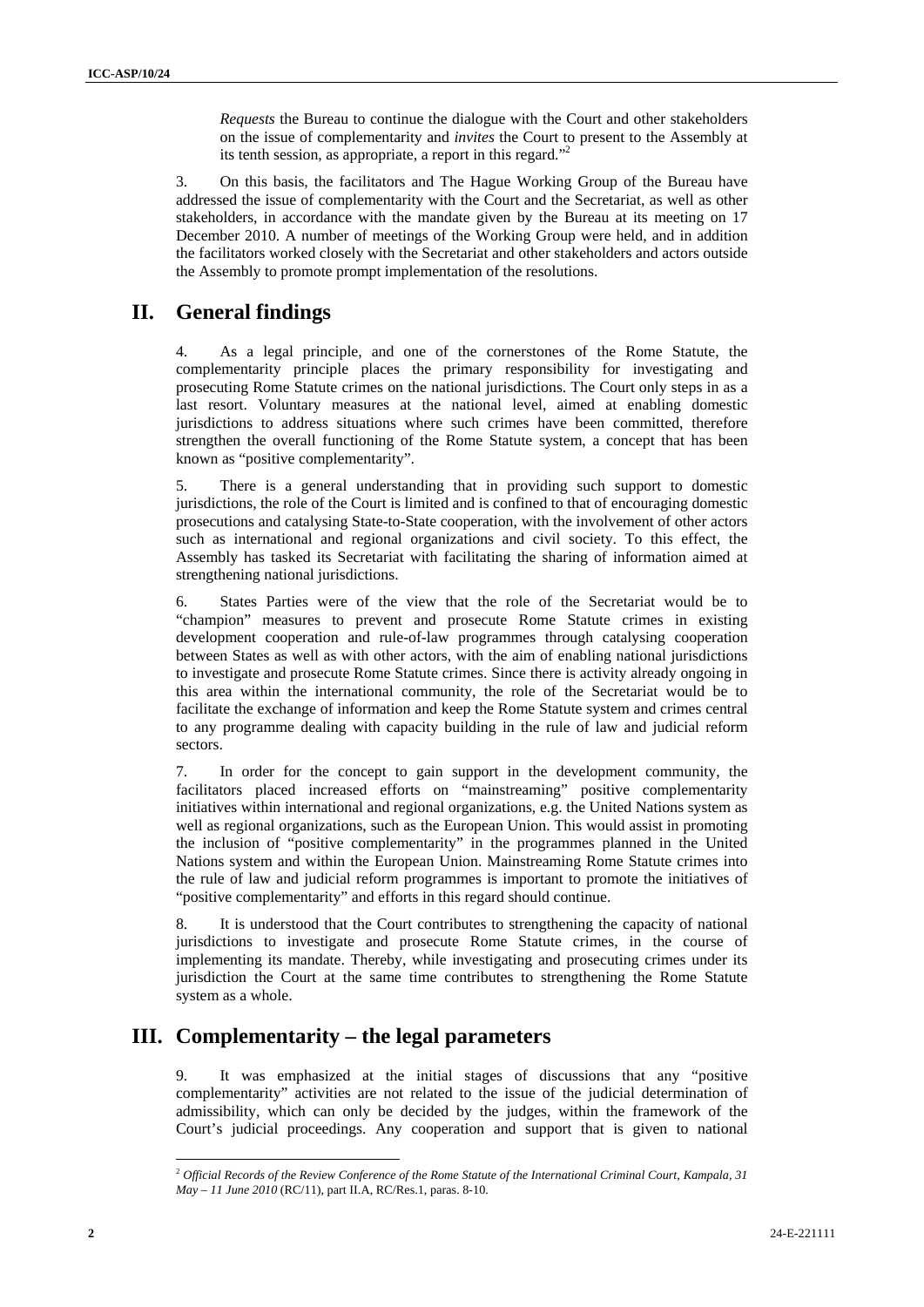authorities in respect of possible or actual national prosecutions for serious international crimes is given strictly without prejudice to any determination the Court's judges may make in respect of the inability or unwillingness of a State to conduct genuine national proceedings.

10. States Parties received a presentation by the Office of the Prosecutor on the legal framework of the complementarity system in the Rome Statute, in particular in relation to articles 17 and 19 of the Rome Statute. States Parties were also informed about the progress with respect to jurisprudential developments within the Court in relation to complementarity and the admissibility criterion used by Chambers when making a determination of whether the case is admissible before the International Criminal Court.

#### **IV. The role of the Assembly and its Secretariat**

11. The facilitators have held numerous meetings with the Secretariat in order to develop the information-sharing function mandated by the Assembly with respect to complementarity. This includes facilitating the sharing of information between the Court, States Parties and other stakeholders, such as international and regional organizations and civil society, aimed at strengthening the capacity of national jurisdictions.

12. The Hague Working Group has had discussions on the role of the Secretariat of the Assembly of States Parties and discussed in particular how this mandate is being carried out. The States Parties agreed that a gradual approach be adopted in relation to implementing the mandate so that the approach taken could be continuously adapted and optimized in light of experience. As such, the establishment and development of the mechanism will be work in progress.

13. The Secretariat informed that, in implementing its mandate, it has taken a two-track approach. One is establishing a web portal for complementarity, the other more direct and selective contacts between the Secretariat and other stakeholders. States Parties welcomed the progress on the web portal established by the Secretariat to ease the sharing of information and with the goal of having a one-stop portal for access to complementarityrelated initiatives. The uploading of data to the website would, of course, have security requirements and all information uploaded would need to be filtered in accordance with the guidelines for usage. All States Parties and non-States Parties were encouraged to provide data for the website. The Secretariat has also set up an operational framework for the information sharing function of the Secretariat and its relationship with other relevant actors. Progress made on actually facilitating contacts in building capacity, especially with new State Parties, was welcomed by the States Parties.

14. The Secretariat was encouraged to further its work in this area, in particular in the collection and identification of best practices, as well as a more proactive forging of cooperative relationships between relevant stakeholders. It was noted that a significant role could be to maintain and contribute to the dialogue between the international legal community and the relevant development cooperation and rule-of-law communities. Through this kind of information-sharing, the Secretariat could facilitate increased awareness of Rome Statute crimes and "positive complementarity" within the rule of law development sector and be a "champion" of mainstreaming capacity building for dealing with these crimes domestically. In this regard, it is important not to reinvent the wheel but to ensure that in existing capacity building programmes the focus on Rome Statue crimes is incorporated and emphasized.

#### **V. The role of the Court**

15. It has been emphasized that the Court is not a development agency. However the various organs of the Court are already, within the course of their core activities, carrying out certain undertakings which have a positive impact on strengthening national jurisdictions. While the role of the Court is indeed limited in this area, the Court does possess relevant information from its contacts with the authorities of situation countries and other States Parties and, for instance, the Office of the Prosecutor has a section for complementarity analysis.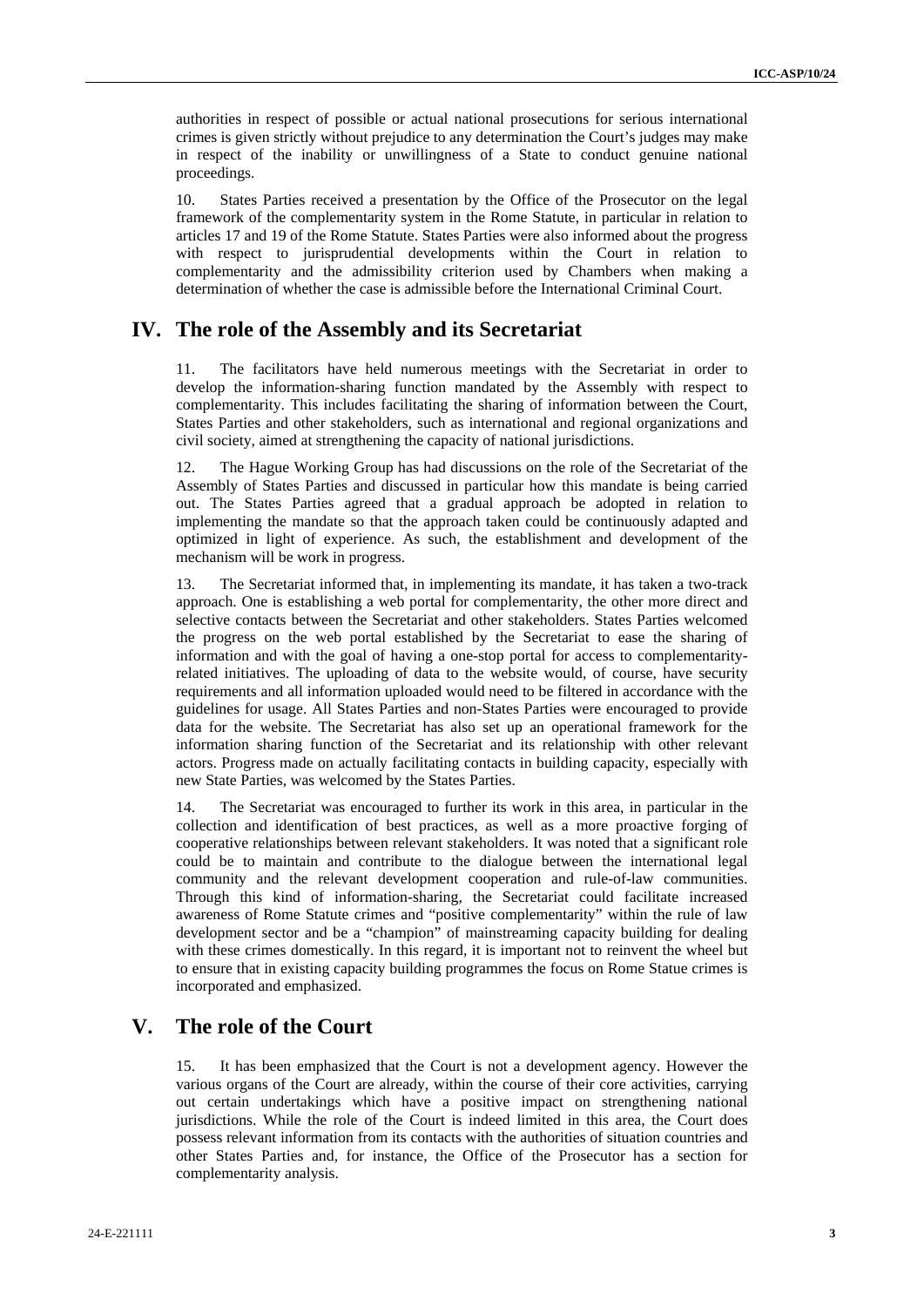16. It was also noted that the Court, in carrying out its mandated activities, can utilize opportunities to promote "positive complementarity" and furthermore, that these activities have the impact on reducing the overall costs to the Court, as cases would be conducted in the national jurisdiction. In this regard, the Committee on Budget and Finance stated that "greater consideration is required on how the Court will complete its activities in a situation country and what will be required to leave. Exit strategies will help provide information to the Assembly on how existing resources can be redeployed, as well as providing guidance on how a situation country can be assisted to carry on national proceedings when the Court will have finished its activities in a given situation."<sup>3</sup>

17. It was agreed that as part of the information sharing function of the Secretariat, a good working relationship should be established between the Secretariat and the organs of the Court to allow for the best possible flow of information in both directions.

18. Apart from this, the organs of the Court do undertake some activities with regard to complementarity and "positive complementarity". For instance, in the course of routine high-level contacts between the heads of organs and other actors, opportunities present themselves to promote and encourage domestic proceedings and capacity building. In these cases, such contacts and the commitments that might have been agreed should be passed on to the Secretariat for working-level follow-up. Likewise, if witness protection officers or investigators are deployed as part of an on-going investigation, there may be scope for interacting with local authorities while in between witnesses or victims. As far as witnesses are concerned, there is also scope for utilizing the Trust Fund for Witness Relocation for capacity building purposes. These activities could be further explored in dialogue with the Court to see what can and should be done, without detracting from the core mandate.

#### **VI. Broader efforts of the international community**

19. States Parties received updates from various actors outside the Rome Statute system who are active in the field of complementarity. In order to create better synergies and linkages, the Secretariat has begun to engage with these actors. It is evident that many efforts in different countries and regions are underway, but also that more needs to be done to maximise output and coherence. While these activities take place outside the Assembly, the Secretariat can maintain the link between the Assembly and other actors.

20. In order to further ensure mainstreaming of "positive complementarity" within the development community, the facilitators have partnered with United Nations Development Programme (UNDP) and International Center for Transitional Justice (ICTJ) in continuing the discussion on how addressing Rome Statute crimes can be better incorporated within the broader rule of law and development efforts. The results of the most recent of such meetings at Greentree Estates, New York, will be presented to the Assembly and will hopefully also, apart from other concrete outcomes, provide the Secretariat with further opportunities to develop its own role.

21. States Parties also received a presentation by the European Union on the toolkit that is being developed on "positive complementarity", as an example of ongoing efforts. The European Union has shown strong interest in and support for the concept of "positive complementarity", and has taken concrete actions in this regard. States Parties were invited to contribute to this process. Upon completion of the toolkit, States Parties would be informed, and ways in which the toolkit could benefit other actors could be discussed with the European Union.

22. It was agreed that the Secretariat should continue to engage with these actors in order to further the efforts and emphasize the importance of Rome Statute crimes in various capacity building initiative.

<u> 1989 - Johann Barn, mars eta inperiodo</u>

<sup>&</sup>lt;sup>3</sup> Report of the Committee on Budget and Finance on the work of its seventeenth session (ICC-ASP/10/15), para. 19.